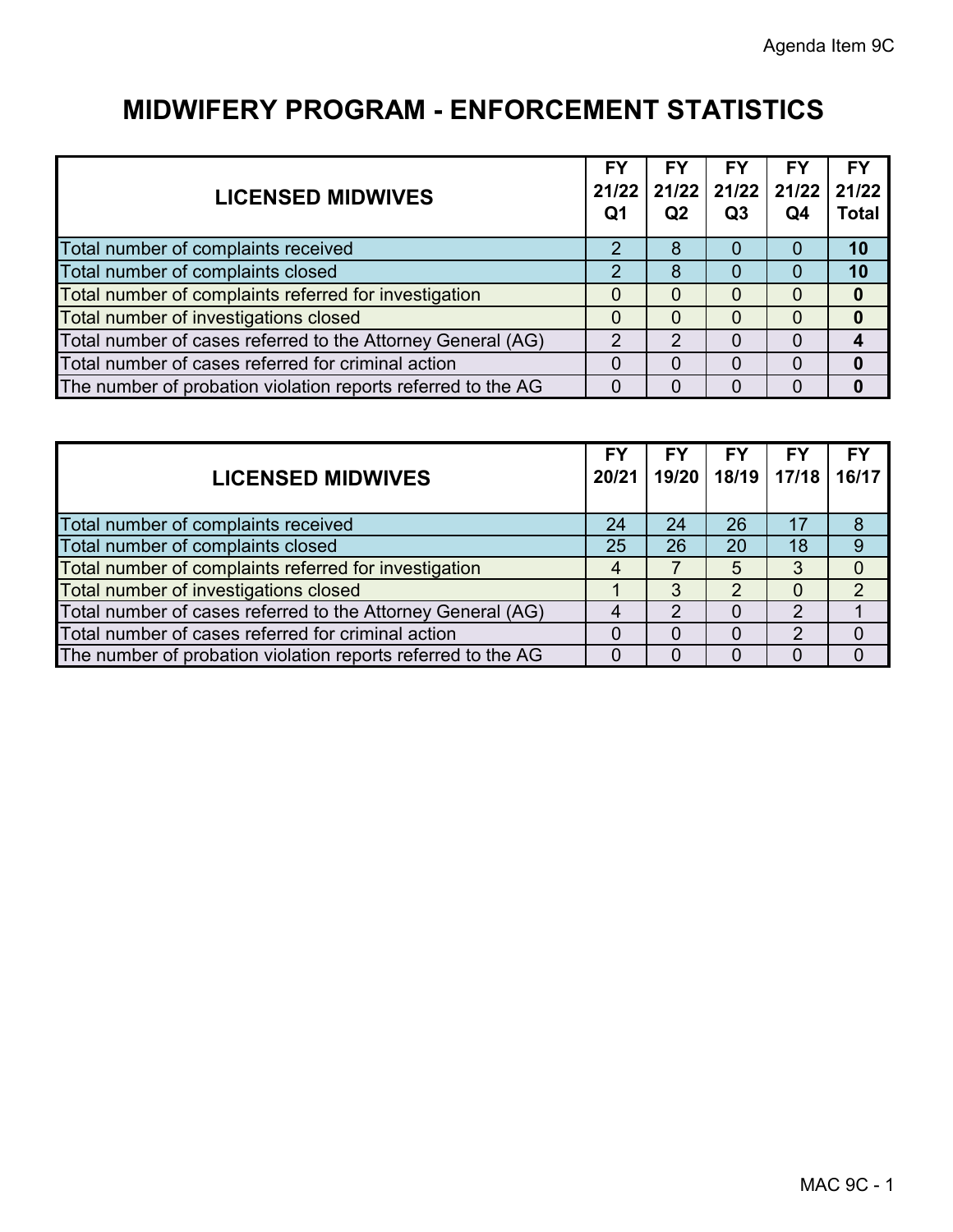| <b>UNLICENSED MIDWIVES</b>                                  | <b>FY</b><br>21/22<br>Q1 | FY<br>Q <sub>2</sub> | <b>FY</b><br>  21/22   21/22   21/22  <br>Q <sub>3</sub> | FΥ<br>Q <sub>4</sub> | <b>FY</b><br>21/22<br><b>Total</b> |
|-------------------------------------------------------------|--------------------------|----------------------|----------------------------------------------------------|----------------------|------------------------------------|
| Total number of complaints received                         |                          |                      |                                                          |                      | $\boldsymbol{\mathcal{P}}$         |
| Total number of complaints closed                           |                          |                      |                                                          |                      | $\mathbf 2$                        |
| Total number of complaints referred for investigation       |                          |                      |                                                          |                      |                                    |
| Total number of investigations closed                       | O                        |                      |                                                          |                      |                                    |
| Total number of cases referred to the Attorney General (AG) | 0                        |                      |                                                          |                      |                                    |
| Total number of cases referred for criminal action          |                          |                      |                                                          |                      |                                    |

| UNLICENSED MIDWIVES                                         | <b>FY</b><br>20/21 | FY              | <b>FY</b><br>19/20   18/19   17/18   16/17 | FΥ | <b>FY</b> |
|-------------------------------------------------------------|--------------------|-----------------|--------------------------------------------|----|-----------|
| Total number of complaints received                         | 5                  | 12 <sup>°</sup> |                                            | 9  | 13        |
| Total number of complaints closed                           | 5                  |                 |                                            |    |           |
| Total number of complaints referred for investigation       | 0                  | 8               |                                            | 3  | 8         |
| Total number of investigations closed                       | 2                  |                 |                                            |    | 8         |
| Total number of cases referred to the Attorney General (AG) |                    |                 |                                            |    |           |
| Total number of cases referred for criminal action          |                    |                 |                                            |    |           |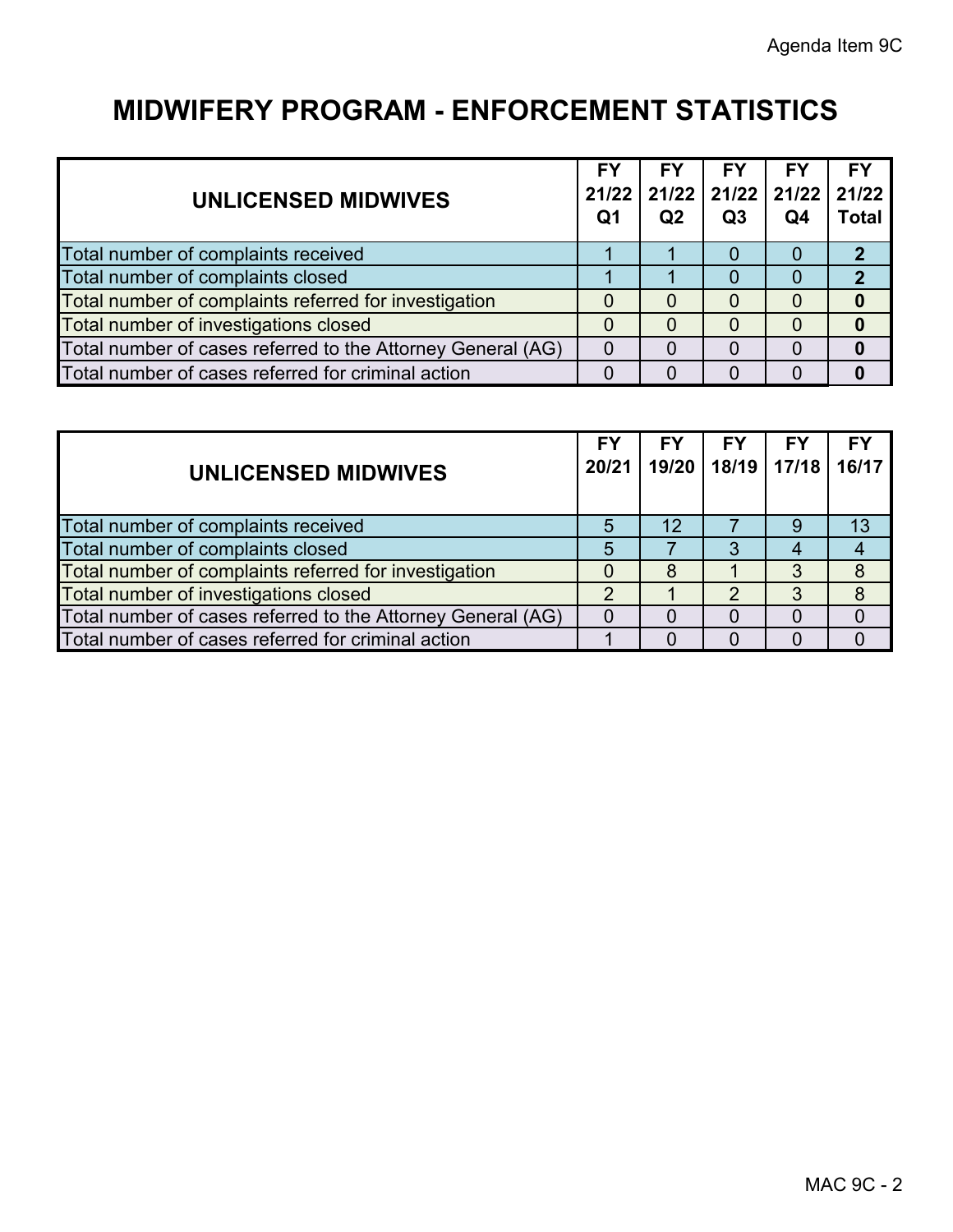#### **Transfer of Planned Out-of-Hospital Delivery to Hospital Reporting Form**

| <b>LICENSED MIDWIVES</b>                                    | FY<br>21/22<br>Q <sub>1</sub> | <b>FY</b><br>21/22<br>Q <sub>2</sub> | FΥ<br>21/22<br>Q <sub>3</sub> | FΥ<br> 21/22 21/22 <br>Q4 | FΥ<br>Total |
|-------------------------------------------------------------|-------------------------------|--------------------------------------|-------------------------------|---------------------------|-------------|
| Total number received                                       | 51                            | 52                                   |                               | 0                         | 103         |
| <b>Total number closed</b>                                  | 57                            | 48                                   |                               | 0                         | 105         |
| Total number referred for investigation                     |                               |                                      | $\Omega$                      | $\Omega$                  |             |
| Total number of investigations closed                       |                               |                                      |                               | $\mathcal{L}$             |             |
| Total number of cases referred to the Attorney General (AG) | $\overline{0}$                |                                      |                               |                           |             |
| Total number of cases referred for criminal action          |                               |                                      |                               |                           |             |

| <b>LICENSED MIDWIVES</b>                                    | FY<br>20/21    | <b>FY</b><br>19/20 | FΥ<br>18/19*   17/18 | FY | FY<br>16/17 |
|-------------------------------------------------------------|----------------|--------------------|----------------------|----|-------------|
| Total number received                                       | 254            | 179                | 172                  | O  |             |
| Total number closed                                         | 247            | 207                | 146                  |    |             |
| Total number referred for investigation                     |                |                    |                      |    |             |
| Total number of investigations closed                       |                | 5                  |                      |    |             |
| Total number of cases referred to the Attorney General (AG) | $\overline{0}$ |                    |                      |    |             |
| Total number of cases referred for criminal action          |                |                    |                      |    |             |

\* Reporting started FY 18/19

*Note: Transfer reporting forms received for Nurse-Midwives are included under unlicensed midwives.*